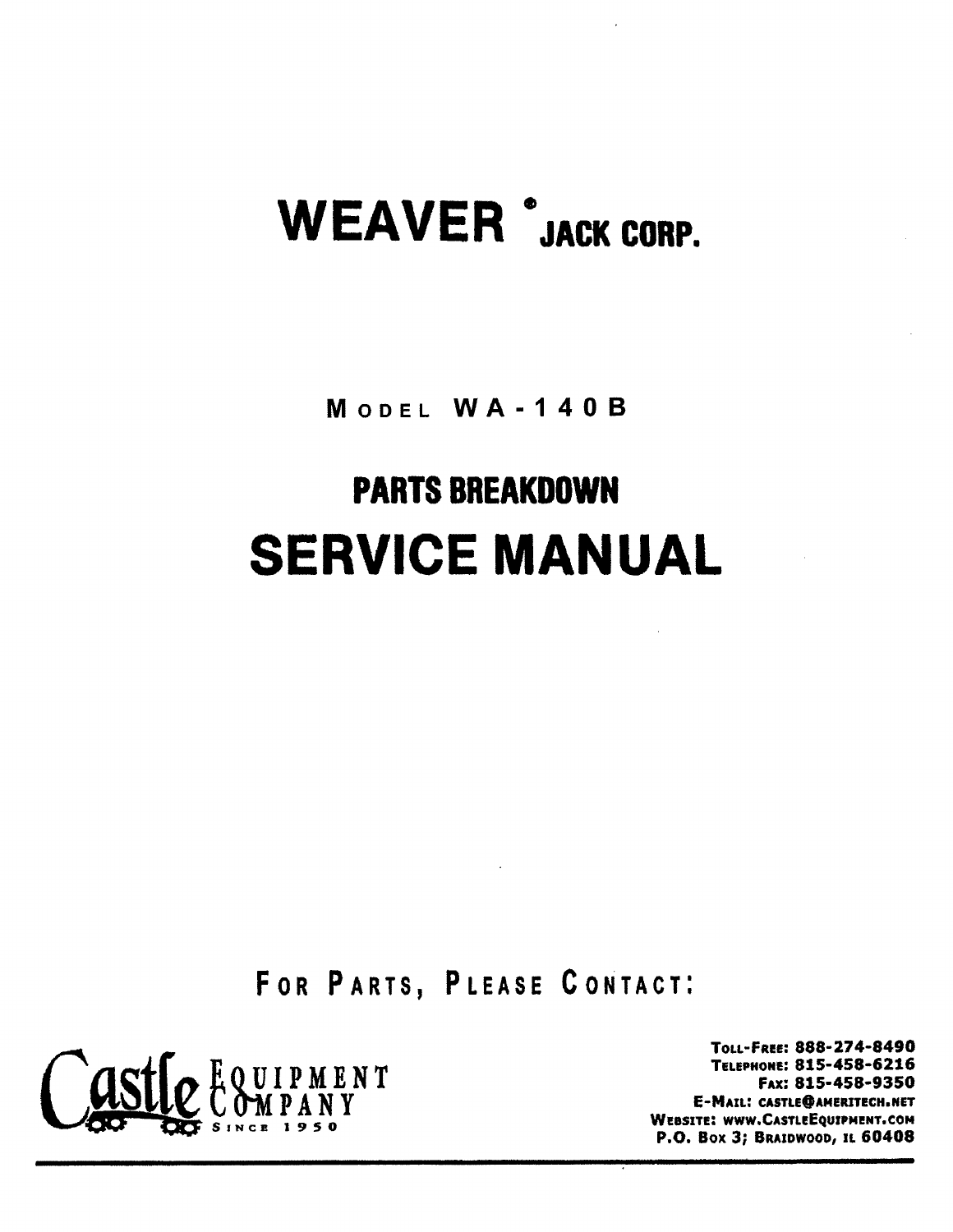#### **140B TRANSMISSION JACK**

#### (CONVERSION **SMISSION JACK** KIT INCLUDES ALL ITEMS LIST (KJ.115) ED THIS PAGE)



 $\mathcal{L}$ 

ţ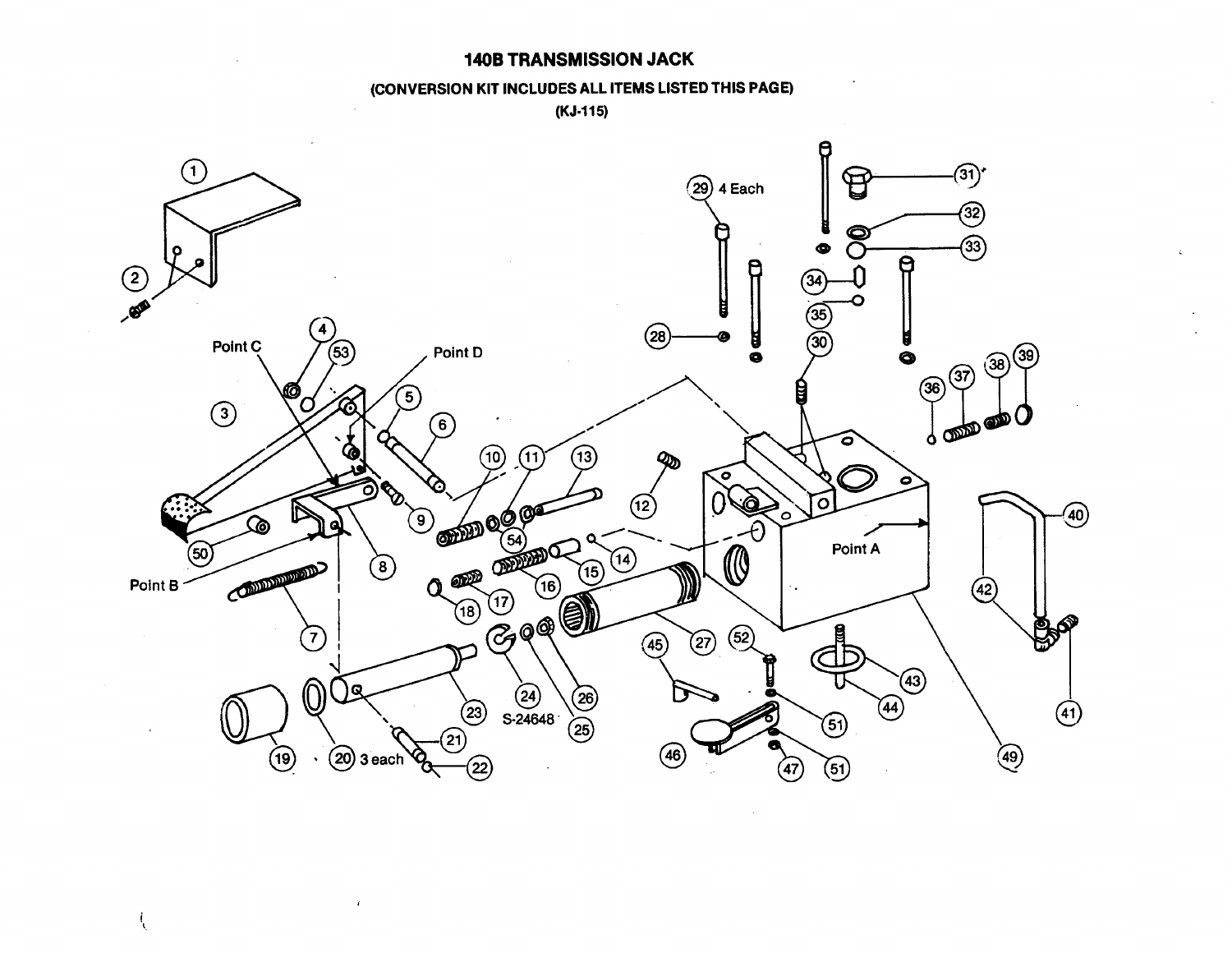